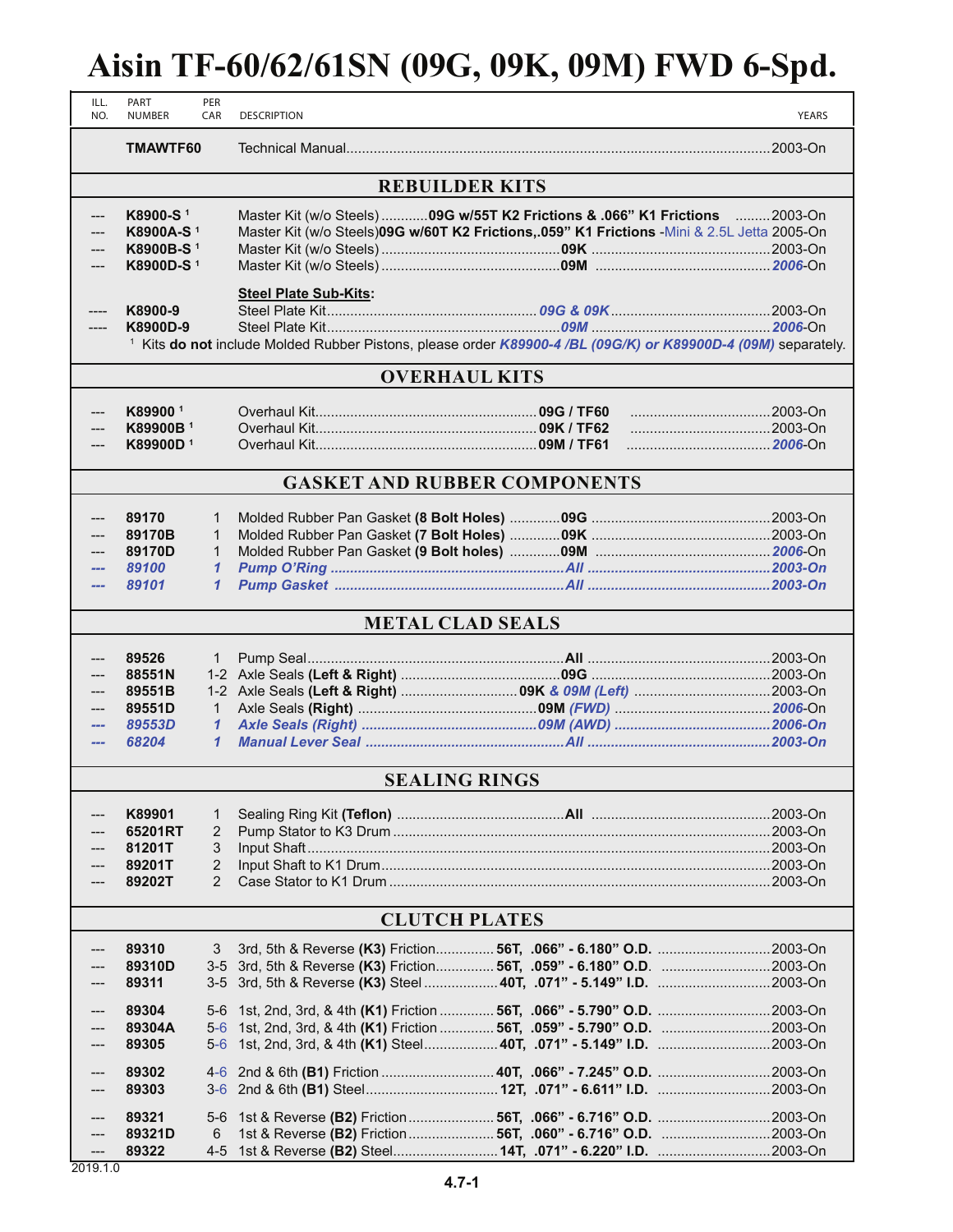| ILL.<br>NO.                      | PART<br><b>NUMBER</b>            | PER<br>CAR   | <b>DESCRIPTION</b>                                                             | <b>YEARS</b> |  |  |
|----------------------------------|----------------------------------|--------------|--------------------------------------------------------------------------------|--------------|--|--|
|                                  | <b>CLUTCH PLATES - CONTINUED</b> |              |                                                                                |              |  |  |
| ---                              | 89308                            |              |                                                                                |              |  |  |
| ---                              | 89308A                           |              |                                                                                |              |  |  |
|                                  | 89308D                           | 4            |                                                                                |              |  |  |
| ---                              | 89309                            |              |                                                                                |              |  |  |
|                                  |                                  |              |                                                                                |              |  |  |
| $\frac{1}{2}$                    | <b>K8900-F</b>                   | $\mathbf{1}$ |                                                                                |              |  |  |
| ---                              | <b>K8900A-F</b>                  | $\mathbf{1}$ |                                                                                |              |  |  |
| ---                              | <b>K8900B-F</b>                  | $\mathbf{1}$ |                                                                                |              |  |  |
| ---                              | <b>K8900D-F</b>                  | $\mathbf{1}$ |                                                                                |              |  |  |
|                                  |                                  |              |                                                                                |              |  |  |
|                                  |                                  |              | <b>BUSHINGS</b>                                                                |              |  |  |
| ----                             | K89980                           | 1            |                                                                                |              |  |  |
|                                  | <b>K89980Y</b>                   | $\mathbf{1}$ |                                                                                |              |  |  |
|                                  | 89005                            | $\mathbf{1}$ |                                                                                |              |  |  |
| $\qquad \qquad \textbf{---}$     | 89007Y                           | $\mathbf{1}$ |                                                                                |              |  |  |
|                                  |                                  |              | Note: For Removal and Installation, Use w/K89911Y Case Repair Tool.            |              |  |  |
| ---                              | 89070                            |              | AR Solenoid Bushings (Sol Pro - Use with K89912 Tool, 2 per Solenoid)  2003-On |              |  |  |
|                                  |                                  |              |                                                                                |              |  |  |
|                                  |                                  |              | <b>THRUST WASHERS</b>                                                          |              |  |  |
|                                  | K89940                           | $\mathbf 1$  |                                                                                |              |  |  |
|                                  | 89400                            | $\mathbf{1}$ |                                                                                |              |  |  |
| ---                              | 89403                            | $\mathbf{1}$ |                                                                                |              |  |  |
|                                  |                                  |              |                                                                                |              |  |  |
|                                  |                                  |              | <b>TRANSMISSION OIL FILTERS</b>                                                |              |  |  |
| ---                              | 89600                            | 1            |                                                                                |              |  |  |
|                                  | 89600A                           | $\mathbf{1}$ | Oil Filter (Raised Rectangular Inlet) material 09G material material 2005-On   |              |  |  |
|                                  |                                  |              |                                                                                |              |  |  |
|                                  | 89600AM                          | 1            |                                                                                |              |  |  |
| ---                              | <b>89600AMS</b>                  | $\mathbf{1}$ |                                                                                |              |  |  |
|                                  |                                  |              |                                                                                |              |  |  |
|                                  | 89600AG                          | $\mathbf{1}$ | Oil Filter (Plastic Body w/3-Mounting Holes Raised Oval Inlet - 09G  2014-On   |              |  |  |
| ---                              | 89600AJ                          | $\mathbf{1}$ | Oil Filter (Plastic Body w/3-Mounting Holes Flat Oval Inlet - 09G  2014-On     |              |  |  |
|                                  |                                  |              |                                                                                |              |  |  |
|                                  | 89600B                           |              | 1 Oil Filter.                                                                  |              |  |  |
|                                  | 89600D                           | $\mathbf 1$  |                                                                                |              |  |  |
|                                  |                                  |              | Note: For Filter Visual I.D., please see page 4.2-4.                           |              |  |  |
|                                  |                                  |              |                                                                                |              |  |  |
| <b>SPRAGS</b>                    |                                  |              |                                                                                |              |  |  |
|                                  | 89813                            | 1            |                                                                                |              |  |  |
|                                  |                                  |              |                                                                                |              |  |  |
| <b>MOLDED RUBBER PISTON KITS</b> |                                  |              |                                                                                |              |  |  |
|                                  | K89900-4                         |              |                                                                                |              |  |  |
|                                  | K89900-4BL                       |              |                                                                                |              |  |  |
|                                  | K89900D-4                        |              |                                                                                |              |  |  |
|                                  |                                  |              |                                                                                |              |  |  |
|                                  | 89844                            | 1            |                                                                                |              |  |  |
|                                  | 89844D                           | 1            | 4th, 5th & 6th (K2) Apply Piston (.750" Tall, Lugs on O.D.) 09M 2006-On        |              |  |  |
|                                  | 89848                            | $\mathbf{1}$ |                                                                                |              |  |  |
|                                  | 89847                            | 1            |                                                                                |              |  |  |
|                                  | 89847A                           | $\mathbf{1}$ |                                                                                |              |  |  |
|                                  | 89846                            | 1            |                                                                                |              |  |  |
|                                  |                                  |              |                                                                                |              |  |  |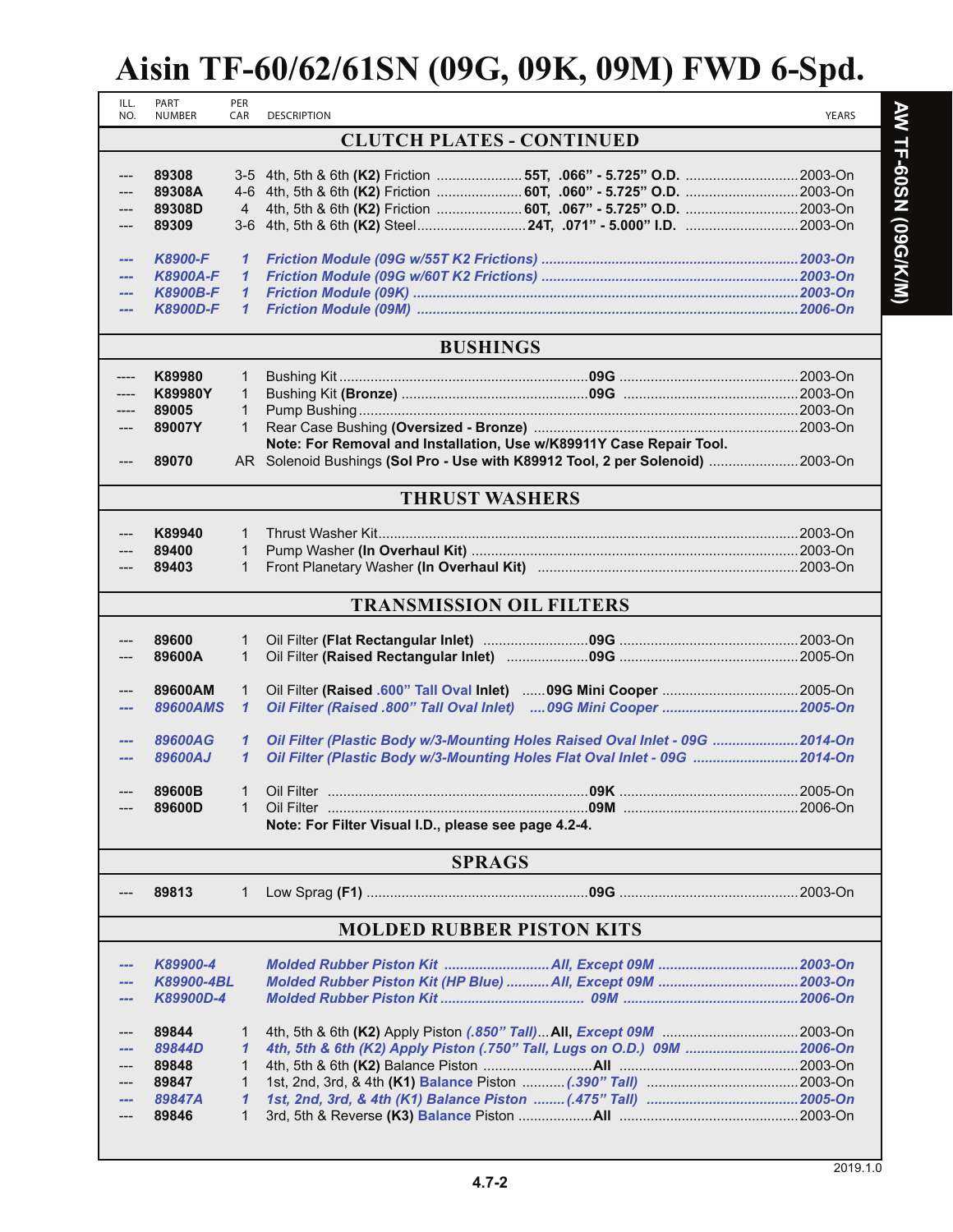| ILL.<br>NO.   | PART<br><b>NUMBER</b> | PER<br>CAR            | <b>DESCRIPTION</b>                                                                                                                                           | YEARS    |
|---------------|-----------------------|-----------------------|--------------------------------------------------------------------------------------------------------------------------------------------------------------|----------|
|               |                       |                       | <b>ELECTRONIC COMPONENTS</b>                                                                                                                                 |          |
|               |                       |                       | Note: When ordering Solenoids, for Aftermarket please add the (-A) Suffix, for Reman add (-R).                                                               |          |
| $---$         | 89871                 | 1                     |                                                                                                                                                              |          |
|               | 89871                 | 1                     |                                                                                                                                                              |          |
| $---$         | 89870                 | 1                     |                                                                                                                                                              |          |
| $\frac{1}{2}$ | 89870-A               | $\mathbf{1}$          | TCC (N91) Torque Converter Clutch Solenoid (PWM - Large Can, Rostra) 2003-09                                                                                 |          |
| ---           | 89870B-A              | $\mathbf{\mathbf{1}}$ | TCC (N91) Torque Converter Clutch Solenoid (PWM - Small Can, Rostra)  2009-On                                                                                |          |
| $---$         | 89871A                | 1                     |                                                                                                                                                              |          |
|               | 89872                 | 1                     |                                                                                                                                                              |          |
| $---$         | 89873                 | 1                     |                                                                                                                                                              |          |
| $---$         | 89874                 | 1                     |                                                                                                                                                              |          |
| $---$         | 89879                 | $\mathbf{1}$          |                                                                                                                                                              |          |
| ---           | 89879-A               |                       | 1-5 Control Solenoid (PWM- Can Replace K1, K2, K3, B1 & EPC - Large Can, Rostra).2003-09                                                                     |          |
| ---           | 89879B-A              |                       | 1-5 Control Solenoid (PWM- Can Replace K1, K2, K3, B1 & EPC - Small Can, Rostra) 2009-On<br>Mini went to Small Can solenoids in 2009 and VW followed in 2010 |          |
| $---$         | 89878                 |                       |                                                                                                                                                              |          |
|               |                       |                       |                                                                                                                                                              |          |
| $---$         | 89869A                | 1                     |                                                                                                                                                              |          |
| ---           | 89869-5               | 1                     | Internal Sensor Harness w/TOT, 8-Pins (Units w/Pressure Switches) 2003-04                                                                                    |          |
| ---           | 89869A-5              | 1                     | Internal Sensor Harness w/TOT, 6-Pins (Units w/o Pressure Switches)  2005-On                                                                                 |          |
| $---$         | 89875                 | 1                     |                                                                                                                                                              |          |
| $---$         | 89876                 | 1                     | Output Speed Sensor 2-Prong White Connector 2003-On                                                                                                          |          |
| $\cdots$      | 89877                 | $\mathbf{1}$          |                                                                                                                                                              |          |
| $---$         | K89879-2              | 1                     | Solenold Rebuilding Kit (Enough for One Unit, Use w/K89912 Tool) 2003-On                                                                                     |          |
| $---$         | 89070                 |                       | AR Solenoid Bushings (SolPro, Use for Renewing Solenoids, 2 per Solenoid)  2003-On                                                                           |          |
|               | K89912                | 1                     | Solenoid Repair Tool (Omega/Sol Pro, Use for Disassembly and Reassembly) 2003-On                                                                             |          |
|               |                       |                       | <b>SHIFT ENHANCEMENTS</b>                                                                                                                                    |          |
|               | K89944                | $\mathbf 1$           |                                                                                                                                                              |          |
| $---$         |                       |                       | Reduces/Corrects/Prevents: Harsh Shifts, Cut-Loose, Rough Coasting Downshifts,                                                                               |          |
|               |                       |                       | Slow Pressure Rise and TCC Slip.                                                                                                                             |          |
|               | K89989                | 1                     |                                                                                                                                                              |          |
|               |                       |                       | Addresses: Excess Pressure in Reverse, Fluid and Converter Lining Overheat.                                                                                  |          |
|               |                       |                       | Use with K89589 Tool Kit.                                                                                                                                    |          |
|               | K89887                | 1                     |                                                                                                                                                              |          |
|               |                       |                       | Addresses: Harsh Downshifts, RPM Surging on Coast or Light Acceleration,                                                                                     |          |
|               |                       |                       | Converter Apply/Release Complaints and Converter Slip. Use with K89587 Tool Kit.                                                                             |          |
|               | K89883                | 1.                    | Secondary Regulator Valve KitSonnax                                                                                                                          | .2003-On |
|               |                       |                       | Addresses: Overheating of Fluid, Bushings and Converter. Use with K89583 Reamers.                                                                            |          |
|               | K89884                | 1                     |                                                                                                                                                              |          |
|               |                       |                       | Addresses: DTC's P0734, P0735 or P0729, Slippage or Shock on Kickdown and                                                                                    |          |
|               |                       |                       | Slips in 4th, 5th or 6th. Use with K89584 Tool Kit.                                                                                                          |          |
|               | K89882                | 1                     |                                                                                                                                                              |          |
|               |                       |                       | Addresses: Harsh Downshifts, Flare on 1-2, 2-3 & 5-6 Upshifts, B-1 Brake Failure,                                                                            |          |
|               |                       |                       | Firm 3-2, 2-1 or 6-5 Coast Downshifts, Driveability Change with Operating Temp.                                                                              |          |
|               |                       |                       | Use with K89582 Tool Kit.                                                                                                                                    |          |
|               | K89881                | 1                     |                                                                                                                                                              |          |
|               |                       |                       | Addresses: Flare Upshifts or Downshifts, Bind-Up, Clutch Overlap, Pressure Control                                                                           |          |
|               |                       |                       | Out-of-Range Codes. Use with K89581 Tool Kit.                                                                                                                |          |
|               | K89885                | 1                     |                                                                                                                                                              |          |
|               |                       |                       | Addresses: Flare Upshifts or Downshifts, Bind-Up, Clutch Overlap, Pressure Control<br>Out-of-Range Codes. Use with K89585 Tool Kit.                          |          |
|               | K89886                | $\mathbf{1}$          |                                                                                                                                                              |          |
|               |                       |                       | Addresses: Flare Upshifts or Downshifts, Bind-Up, Clutch Overlap, Pressure Control                                                                           |          |
|               |                       |                       | Out-of-Range Codes. Use with K89586 Tool Kit.                                                                                                                |          |
|               | K89783                |                       |                                                                                                                                                              |          |
|               |                       |                       | Addresses: Delayed Engagements, Slipping in Forward Gears and Burned Friction.                                                                               |          |
|               |                       |                       |                                                                                                                                                              |          |